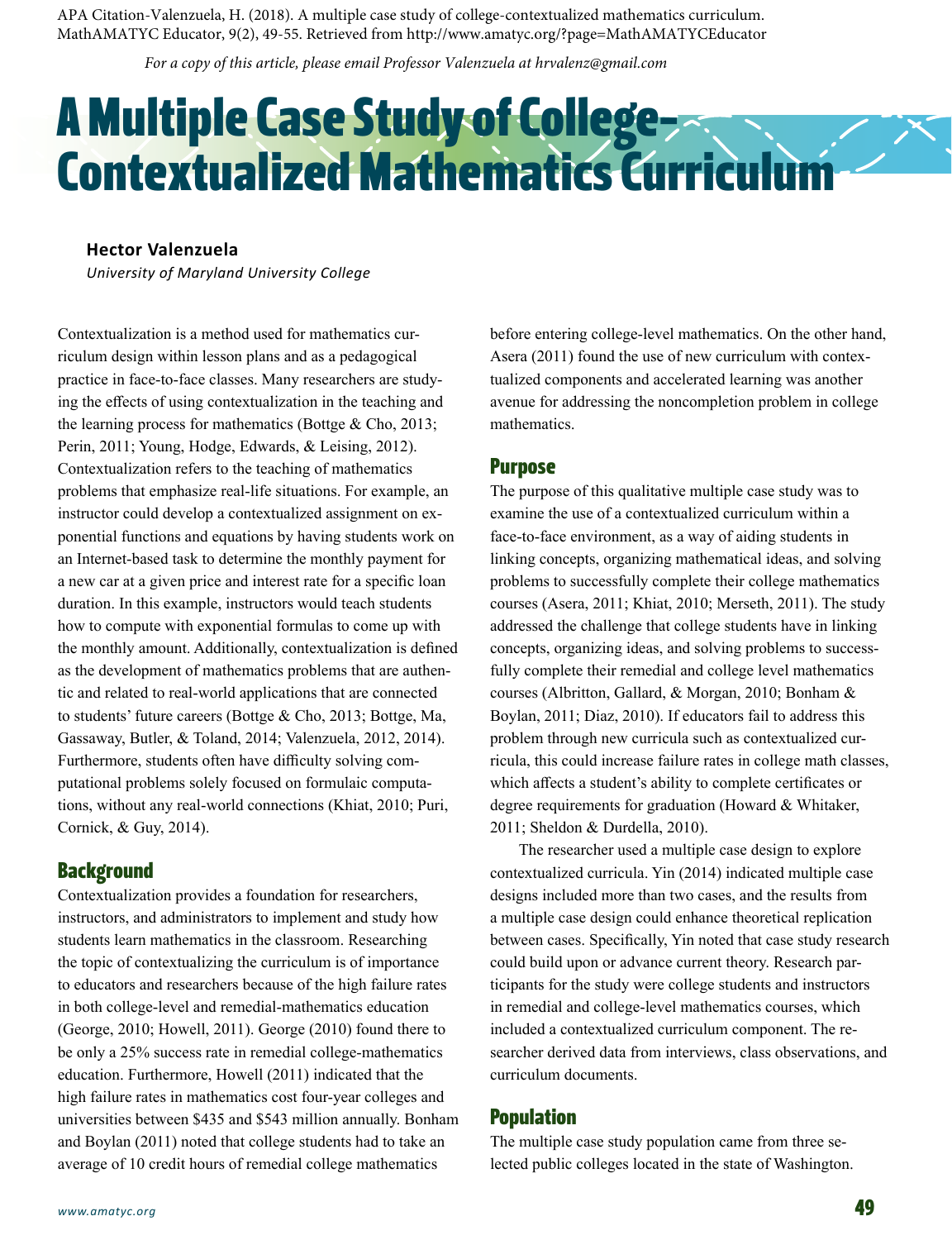The research was conducted in the winter quarter of 2016. Although a population draws from a larger context in research, Yin (2011) argued, within qualitative research, a researcher may find it challenging to generalize from populations. Similarly, Merriam (2009) noted that generalizing from a population was not the ultimate goal of qualitative research. In contrast, by using a multiple case design, a researcher could use the results to analyze data across sites and form a stronger foundation for generalization (Yin, 2014).

The first college in the population was Lake Washington Institute of Technology in Kirkland, Washington, which has an enrollment count of 6,999 students. Lake Washington Institute of Technology offers six bachelor's degrees, 47 associate degrees, and 89 professional certificates. A majority of the students at Lake Washington Institute of Technology focus their efforts in technical and professional training to fill the current job market. The Lake Washington Institute of Technology provides small class sizes, hands-on training, and high-tech training for their students.

The second college in the population was Edmonds Community College in Lynnwood, Washington. Edmonds Community College serves 20,000 students per year and offers 61 associate degrees and 63 professional certificates. There are 29 different programs of study at Edmonds Community College. The third college site was Everett Community College in Everett, Washington. Everett Community College serves over 19,610 students per year. Everett Community College offers associate degrees, certificates of completion, and professional development. From an economic perspective, students who graduate from Everett Community College with a two-year degree earn twice as much as those students without a high school diploma.

Lake Washington Institute of Technology, Everett Community College, and Edmonds Community College provided three distinct contextualized mathematics curricula within the college population sample. The analysis of curriculum at different locations provided a diverse sampling group, which permitted the researcher to distinguish different groups and categories for the research (Benzer et al., 2013). Site permissions were obtained from the population colleges.

The specific face-to-face mathematics course at Lake Washington Institute of Technology in the multiple case study was Essentials of Intermediate Algebra. It includes a developmental college curriculum as a prerequisite for college-level mathematics. The curriculum includes applied mathematical examples and exercises in real-life topics such as finance.

At Edmonds Community College, Math in Society was the second face-to-face class included in the study. This course incorporated a curriculum that provided an overview of

mathematics as applied in our current society. Math in Society is a college-level course that satisfies the degree requirements for most colleges.

The final course in the study was the face-to-face Intermediate Algebra course from Everett Community College. The instructors at Everett Community College specifically designed the Intermediate Algebra course to be taught in context to real-life examples.

# Research Questions

The research questions formed the basis of the case study of contextualized curriculum through a multiple case design. The researcher derived qualitative data from structured interviews with students and faculty, direct observation of the classrooms, and curriculum artifacts. The researcher included the use of a script of questions for both students and faculty and the use of NVivo for capturing the interview, observation, and curriculum documents as data elements. NVivo is a computer application used to store, capture, organize, code, and analyze qualitative data (Bazeley & Jackson, 2013). By knowing how students construct mathematical knowledge, administrators, researchers, and educators will be in a better position to recommend and develop mathematics curriculum to assist students in completing college math requirements. Research questions for this study include the following:

- 1. How does the use of a contextualized curriculum help students to link concepts within a mathematics class?
- 2. How does the use of a contextualized curriculum help students internalize ideas within their mathematics class?
- 3. How does the use of a contextualized curriculum help students to solve problems successfully within a mathematics class?

# Research Method

The multiple case study was descriptive in nature because the researcher described the context of how the theory of constructivism provided a basis for the success of a contextualized curriculum at the three college sites, which were the three different cases. Patton (2002) indicated that qualitative studies provided a description of individuals, real-world events, and processes. The researcher selected the three sites for analysis because of the use of contextualized college mathematics curricula in three different college settings. The researcher analyzed the three cases through instructor and student interviews, class observations, and analysis of curriculum documents.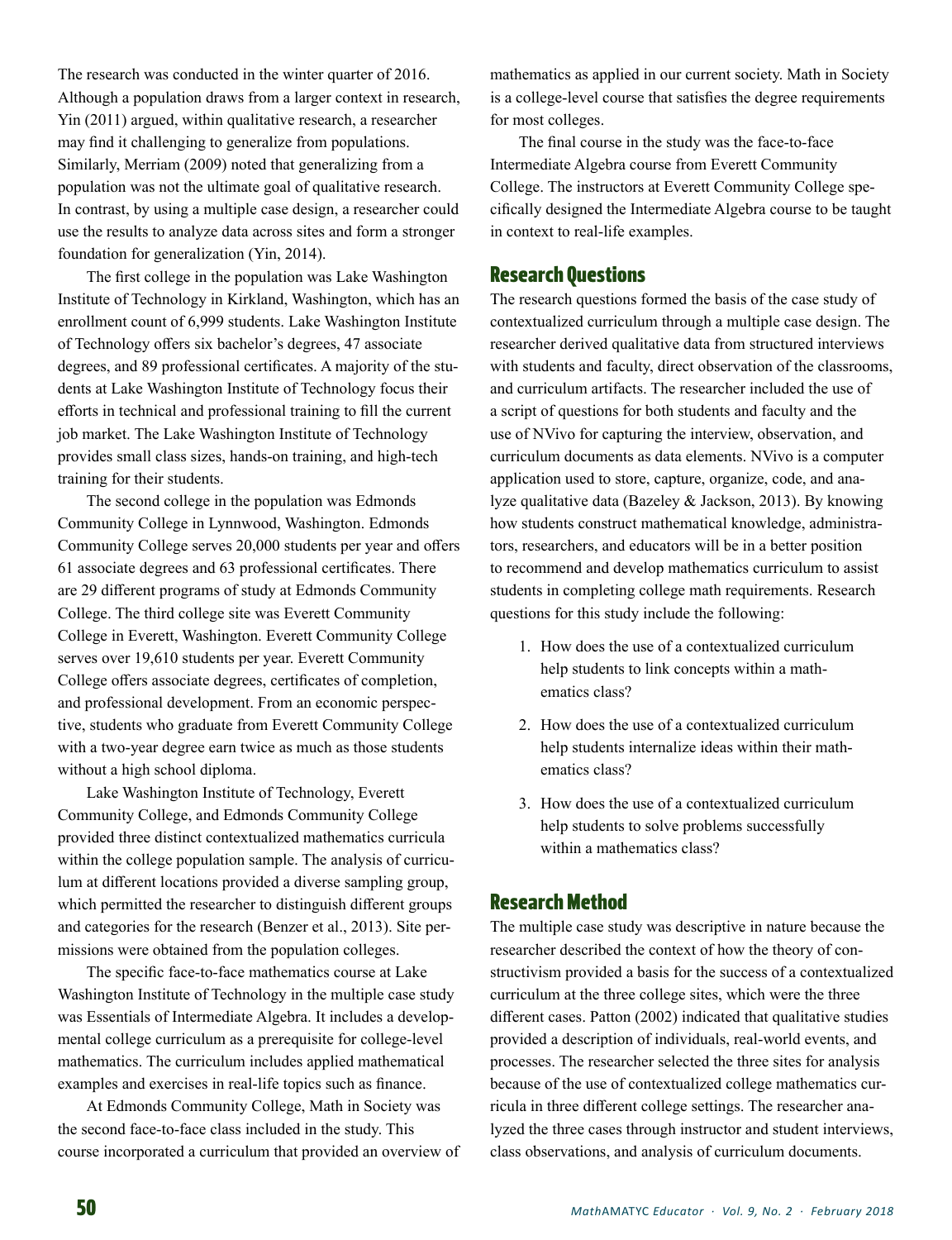# Sample

The researcher based the sampling method in the multiple case study on a purposeful sampling methodology. Purposeful sampling, which uses specific criteria, was utilized to gather the data needed in the research study (Merriam, 2009). Specifically, the researcher used criterion sampling in the case study. Criterion sampling includes specific criteria for the sample selection (Patton, 2002). The sample criteria in the multiple case study were based on the selection of students and faculty in contextualized mathematics courses within the three population colleges.

In addition, because there were three contextualized mathematics courses in the study, the first criterion for the sample was the inclusion of the faculty teaching those courses. The second sample criterion was the selection of five student volunteers from each course. The criteria used in the selection of the five students were that the students should be from two groups: students who are engaged and interested in learning mathematics and those students who may have struggled with learning mathematics. The sample size of eighteen interviewees was the initial sample size and final sample size determined by the saturation of data in the multiple case study analysis.

# Data Collection and Analysis

One of the data-gathering sources was interviews at the three colleges. The researcher was interested in how students constructed mathematical knowledge using a contextualized curriculum. In addition, the researcher preserved the interview data by recording the interviews (Holstein & Gubrium, 1995). The researcher was responsible for using the recording device in the phone interviews of students and instructors and transcribing the interviews.

A second data collection method was classroom observations. The researcher observed one class session from each of the courses in the study. For the multiple case study, to ensure objectivity, the researcher contacted the instructors before the classroom observation to obtain the class objectives and lesson plan objectives. This ensured the researcher did not draw conclusions on the observations without knowing the instructors' goals and lesson objectives. Each classroom observation lasted one hour. The researcher took field notes during the observations to document the observation sessions. According to Yin (2012), field notes were handwritten notes, which could be brief sentences or contain pictures. The researcher referenced

the research questions as a foundation for the observations to understand how students construct mathematical knowledge in the classroom with the contextualized curriculum. The researcher observed the conveyance of the contextualized material to the students.

The researcher focused on collecting curriculum material from the three courses in the third method of data collection. The collected documents included examples of problem sets from each course, assessments for the students, and special project or assignment materials used in the course. Furthermore, the documents were of value to a researcher when doing case study research (Yin, 2014). The documents collected were scanned and uploaded into NVivo for coding. In addition, memo writing was incorporated into the analysis of the curriculum documents by the researcher. NVivo has a memo writing feature, which the researcher utilized for memos regarding the interviews, class observations, and curriculum documents. The researcher identified how the documents were incorporated, where they were used, and how the curriculum documents applied to the research questions.

# **Results**

The researcher compiled demographic data on gender, age, participants by college, college mathematics classes taken, and year in college. The sample included 15 students and three instructors for a total of 18 participants. The overall demographics provided a better perspective on the students and faculty in the study. For instance, there were two males and sixteen females in the study. The majority of students were from 19 to 29 years of age. The breakdown of participants in the study included five students from Lake Washington Institute of Technology, five students from Edmonds Community College, and five students from Everett Community College, along with one faculty member from each college. Thirteen of the fifteen students had taken between one and three college mathematics courses prior to the research study. In addition, two of the three faculty in the study had ten years of college-mathematics teaching experience. The third instructor in the study had one and a half years of teaching experience. Finally, the majority of students (i.e., ten of fifteen students) were in the second year of college studies.

The researcher developed the findings from the common themes from each research question. There were twelve findings for the three research questions, and the findings are listed under the following specific research questions.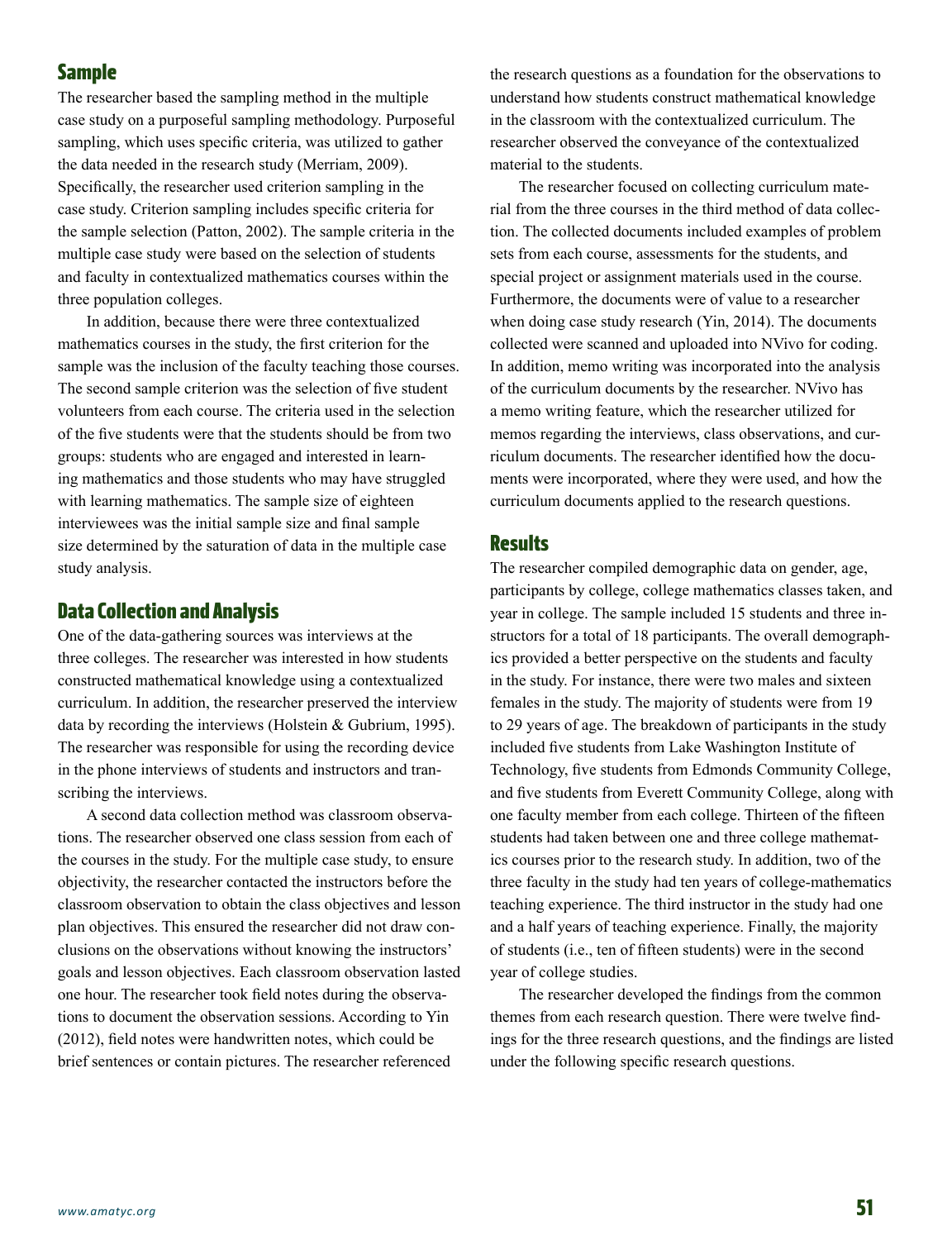# **Research Question 1.**

How does the use of a contextualized college math curriculum help students to link mathematical concepts within their mathematics class?

#### **Theme 1: Engaging students by relating mathematics.**

Seventeen participants (three instructors and 14 students) believed that it was important to engage students in the classroom by relating the problems to a context as a method to assist students in linking mathematical concepts. Jane, an instructor, commented, "What we do now is to actually bring out scenarios where students will explore to see how to represent the data. We've been working with cell phone plans, and the phone plans that have a certain monthly fee plus then a charge per minute." In this example, the instructor described how she incorporated the selection of cell phone plans as the basis of the real-world problem that the class worked on to engage students. The instructor's use of the cell phone plan problems helped link the concepts to topics in the class, such as understanding how the determination of the best cell phone plan was connected to solving algebraic equations and modeling of the different plans with algebra.

## **Theme 2: Modeling the real-world mathematics.**

Six participants (all students) commented on how the mathematical modeling of real-world problems helped students in linking concepts. Jennie, explained, "And I think about my previous experience with that and that's how we apply the concepts…, anything that has to do with dimension analysis or proportions to be more particular." In this passage, the student mentioned dimension analysis and proportions as methods for modeling mathematical problems when converting units of measure. Another student, Donna, described a modeling process as, "I know that I can't have two unknowns in an equation and be able to solve for what I'm looking for usually, and this helps me model the problem." Here, Donna explained how important it was to be able to model and develop the necessary mathematical equations in a contextualized math problem.

## **Theme 3: Drawing real-life conclusions.**

Seventeen participants (three instructors and 14 students) felt that drawing real-life conclusions about the mathematical concepts assisted them in linking concepts. Angela, a student, commented, "And, no, it has no slope, by the way [laughs] ...cause it's a flat rate." This comment was an example of how a student had a real-life conclusion based on the mathematical steps from the contextualized problem.

# **Theme 4: Seeing math patterns.**

Twelve participants (all students) commented on seeing patterns in context, which assisted them in linking mathematical concepts. Moreover, Emily, an instructor in the current study, said,

Because sometimes if they don't know the actual math concept they can put together a pattern. We start the quarter with patterns, finding patterns. So that they could say for a dosage of 19 milligrams I would do this, for a dosage of 100 milligrams I would need this.

In discussing how a student saw mathematical patterns and how she recognized them, Sandra, a student, commented, "Because it clicks in a sort of way, like, Oh! It's just this simple. Trying to explain things is hard, but seeing the patterns helps me understand the math."

In summary, using context for mathematics engages students, models mathematics to applications where students draw meaningful conclusions, and helps students to see patterns as they develop.

#### **Research Question 2.**

How does the use of a contextualized college math curriculum help students organize their mathematical ideas within their math course?

#### **Theme 1: Identifying real-world math problems.**

Seven participants (three instructors and four students) noted that having contextual problems to work on helped them organize the mathematical ideas. Sidney, an instructor, commented,

We have different types of real-world problems each week. So, one week will be like bank and finance. Another week is graphs and statistics in the news. Then another week would be studying normal distribution. So, it's all different topics, but applied to the real world. So, I definitely think that those real-world applications help them tackle those problems for the specific week.

Sidney's comments reiterate how the contextualized topics provide a delineation of different categories students organize.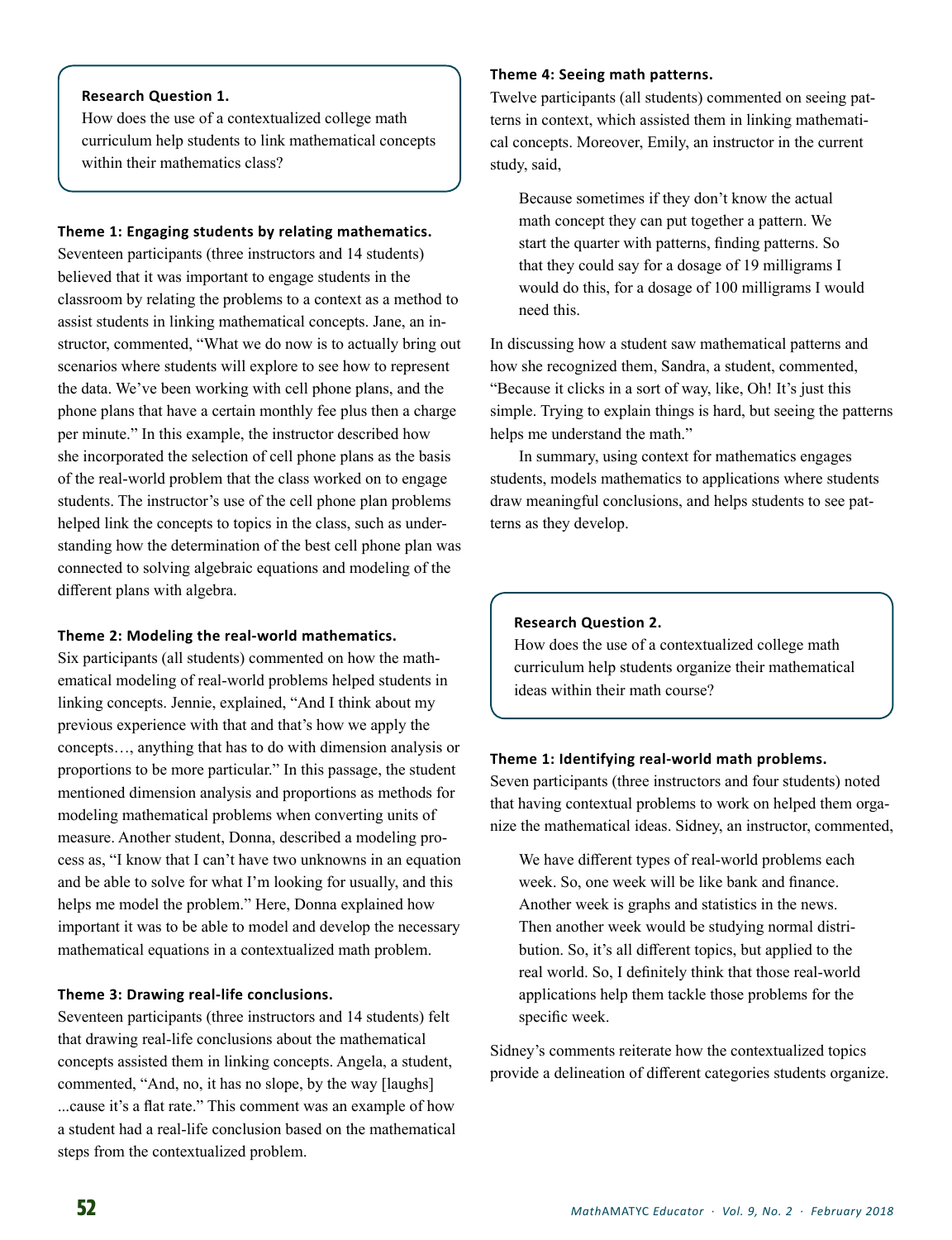# **Theme 2: Connecting math concepts to prior concepts.**

Ten participants (three instructors and seven students) believed that connecting concepts to prior concepts learned aided them in organizing mathematical ideas. Miriam, a student, said,

Because then you learn something once, and then you get quizzed, and so you're practicing that one thing for a while before you move on to something that kind of ties in with that. But somehow, they always tie together in a way that helps me learn the concepts.

Here, Miriam states how the mathematics was connected and reinforced through the learning processes each week in her contextualized class.

#### **Theme 3: Breaking down the problem.**

Seven participants (all students) indicated that when working on contextualized problems, breaking down the problem into miniproblems assisted students in organizing the mathematical ideas. Tiffany, a student, said, "Now I can pick out what math I am seeing, pick out what relates to finance, what is related to interest rates." In this statement, Tiffany described how she separated out and developed smaller problems with the mathematics concepts in the contextualized problem.

Overall, using context for mathematics helps students organize mathematical ideas by helping them identify key elements of the problem, connect concepts to prior mathematical concepts, and break down a large problem into smaller components.

#### **Research Question 3.**

How does the use of a contextualized curriculum help students to solve problems successfully in class?

#### **Theme 1: Facilitating the learning process.**

Five participants (all students) believed that the instructor's facilitating of the learning process aided students in solving problems. Furthermore, Stephanie reiterated the importance of instructor facilitation as she said, "And so it really makes me work that left hemisphere of my brain, but I, honestly, it's the way the teacher presents it. They have to be clear." Jane, an instructor, explained the importance of facilitation when teaching contextualized problems as she commented, "I think… both the training for the contextualized learning…being able to be a facilitator versus a lecturer, but also the ongoing process of…refining that skill of being a facilitator."

Overall, the use of context aids in the process of facilitation and illustration of mathematical material to the class.

## **Theme 2: Having a safe place to explore and experiment.**

Nine participants (all students) commented on how a safe place to explore and experiment with the contextualized problems in class aided them in solving problems. Mercedes's comments illustrate how having a safe place allowed her to experiment and practice problems in class.

So, …I kind of step back and try to plug…maybe… do a couple of practice questions myself rather than answer the question. Based on what it is, I try to plug my own numbers in, and put my own…spin on it to see, and then nine times out of ten I'm actually able to figure it out just by throwing my own data or information in on like the questions.

#### **Theme 3: Developing good problem-solving skills.**

Eight participants (all students) noted that developing good problem-solving skills through the real-world problems assisted them in solving problems in class. Jennie further explained how she developed problem-solving and criticalthinking skills with contextualized problems She said,

Well it, it just gets you to get more...kind of critical thinking, it gets you to start…, using your brain… other methods of how to solve it, as opposed to just calculator where I solve.…Because not every [laugh], I realize, uh, that not everything on the website, not everything looks fine on your calculator, just sometimes, you really just have to…solve it by writing things down. So, a lot of critical thinking goes, goes into it.

#### **Theme 4: Incentive to solve the problem.**

Sixteen participants (three instructors and 14 students) believed that having real-life problems provided students the incentive to successfully solve the problems. Jim, a student, discussed how important it was to have real-life problems.

You know, part of me thinking about…simpler problems like how much is in the bank, how much do I have to pay and this sort of thing. I mean it's certainly like I say, it's kind of like math for…if I was working in the field right now, which I'm not, but I will be next quarter, it would probably be even more interesting because there's a lot of research and, and things like that that you can kind of dig into in the… counseling field.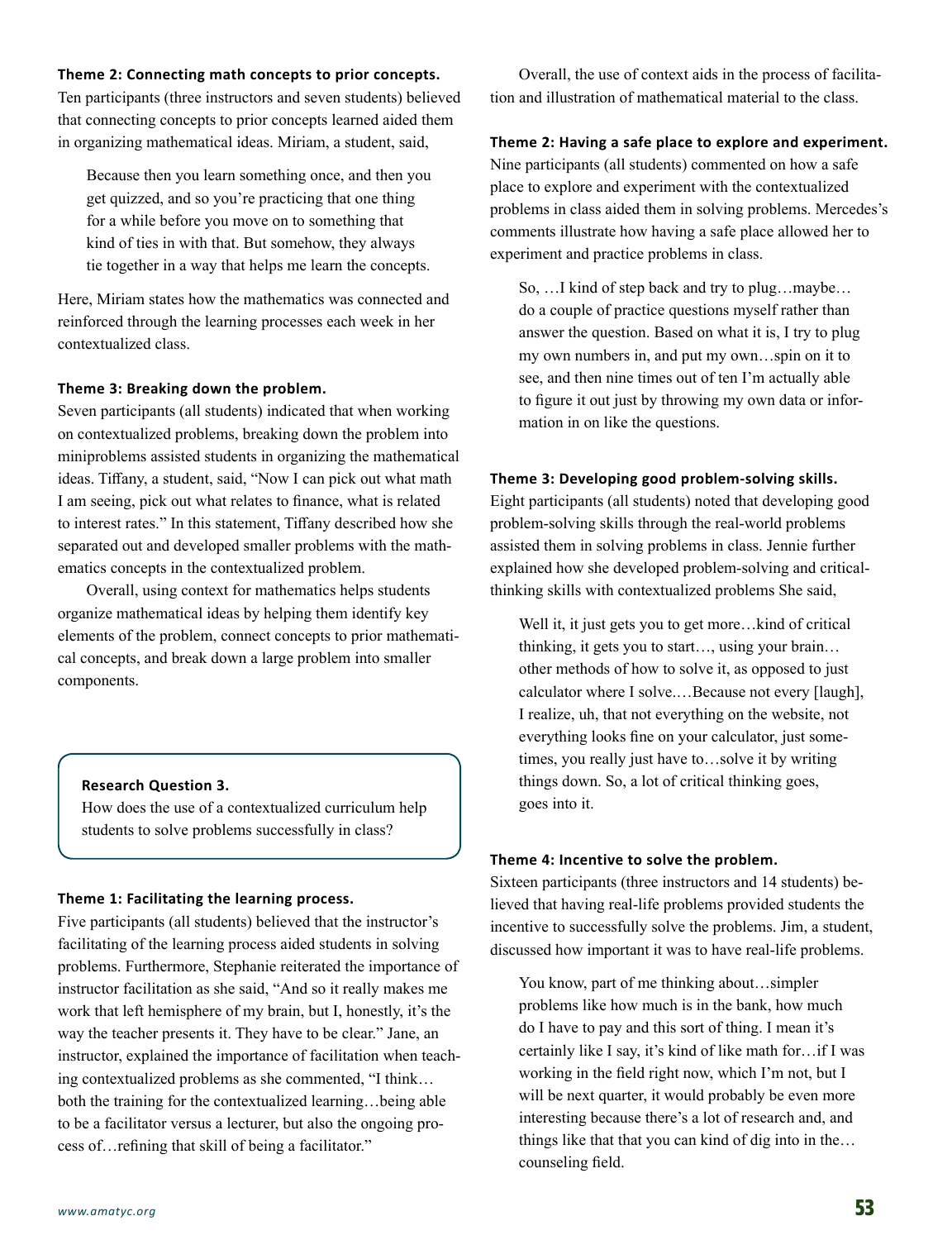# **Theme 5: Figuring out the math.**

Twelve participants (three instructors and nine students) commented on how figuring out the mathematical steps and processes aided the students in solving the contextualized problems. William, a student, explained how having real-life problems helped him want to figure the problem out. He said, "It would make me want to learn the correct equation and get it down, so yes, it would make me want to solve it."

Context in mathematics helps students solve mathematical problems by facilitating their learning, providing an avenue to try different ways of solving the problem, developing good problem-solving skills, and allowing them to figure out the mathematical solution steps. Finally, the success rates in the three classes had an average success rate of 85.7%. No data was available for prior success rates.

# Recommendations

Based on the findings, when instructors used a contextualized curriculum, it assisted students in the learning of mathematics. Through the use of a contextualized curriculum, students were engaged in class with real-world problems. The contextualized problems also assisted students in linking mathematical concepts in the classroom. When students made real-life conclusions based on the contextualized mathematics, students were then able to see patterns, which assisted them in further linking mathematical concepts. When students had real-life problems to work on, it assisted them in organizing their mathematical ideas. Also, the linking of concepts to prior concepts learned in contextualized problems helped students organize concepts. By breaking down the real-life situation into miniproblems, the students were better able to organize the solution steps.

Practical applications from the current study reflect pedagogical practices for faculty. Instructors should include real-world problems in their lesson plans and curriculum for both developmental (i.e., precollege math) and college-level mathematics (Elcin & Sezer, 2014). Secondly, college faculty should have an array of different teaching approaches to incorporate real-world problem solving in the classroom such as through problem-based learning and the use of projects or through the use of technology (Fatade et al., 2014; Redmond et al., 2011; Wake, 2014). Thirdly, faculty should provide a safe environment for students to experiment, compute, and try different approaches to solving problems to enhance the learning of mathematics (Deed et al., 2012; Marz & Kelchtermans, 2013). Finally, providing a process to facilitate learning for students in the classroom provides students the ability to break the problems down into miniproblems (Strimel, 2014).

# **Conclusions**

The research provided an understanding of how students construct mathematical knowledge via a contextualized curriculum (Bottge & Cho, 2013; Perin, 2011; Showalter, Wollett, & Reynolds, 2014). The research study illustrated the effectiveness in using contextualized curriculum. The effectiveness was illustrated through the student's ability to better understand mathematical problems and solve them successfully. Students were more engaged with context around the mathematical problems, and the instructors had high success rates in mathematics classes through the use of contextualization. Further, when faculty utilized a contextualized curriculum, it assisted students in organizing mathematical ideas (Bottge et al., 2014). Moreover, the recommendations focused on pedagogical practices to assist students in learning mathematics through a contextualized curriculum, gaining an understanding of how students construct knowledge, and furthering the research on how students can learn mathematics in context-based curricula (Bottge & Cho, 2013; Doerr, Ärlebäck, & Costello Staniec, 2014; Perin, 2011).

# References

- Asera, R. (2011). Reflections on developmental mathematics—Building new pathways. *Journal of Developmental Education*, *34*(3), 28–31. Retrieved from http://ncde.appstate.edu/publications/ journal-developmental-education-jde
- Bazeley, P., & Jackson, K. (2013). *Qualitative data analysis with NVivo* (2nd ed.). Thousand Oaks, CA: Sage Publications.
- Benzer, J. K., Beehler, S., Cramer, I. E., Mohr, D. C., Charns, M. P., & Burgess, J. F., Jr. (2013). Between and within-site variation in qualitative implementation research. *Implementation Science*, *8*(1), 1–14. doi: 10.1186/1748-5908-8-4
- Bonham, B. S., & Boylan, H. R. (2011). Developmental mathematics: Challenges, promising practices, and recent initiatives. *Journal of Developmental Education*, *36*(2), 14–21. Retrieved from http://ncde. appstate.edu/publications/journal-developmental-education-jde
- Bottge, B. A., & Cho, S.-J. (2013). Effects of enhanced anchored instruction on skills aligned to Common Core math standards. *Learning Disabilities: A Multidisciplinary Journal*, *19*(2), 73–83. Retrieved from http://ldaamerica.org/learning-disabilities-a-multidisciplinary-journal/
- Bottge, B. A., Ma, X., Gassaway, L., Butler, M., & Toland, M. D. (2014). Detecting and correcting fractions computation error patterns. *Exceptional Children*, *80*, 237–255. doi: 10.1177/001440291408000207
- Deed, C., Pridham, B., Prain, V., & Graham, R. (2012). Drawn into mathematics: Applying student ideas about learning. *International Journal of Pedagogies & Learning*, *7*, 99–108. doi: 10.5172/ ijpl.2012.1849
- Diaz, C. R. (2010). Transitions in developmental education: An interview with Rosemary Karr. *Journal of Developmental Education*, *34*(1), 20–25. Retrieved from http://ncde.appstate.edu/publications/ journal-developmental-education-jde
- Doerr, H. M., Ärlebäck, J. B., & Costello Staniec, A. (2014). Design and effectiveness of modeling-based mathematics in a summer bridge program. *Journal of Engineering Education*, *103*, 92–114. doi: 10.1002/ jee.20037